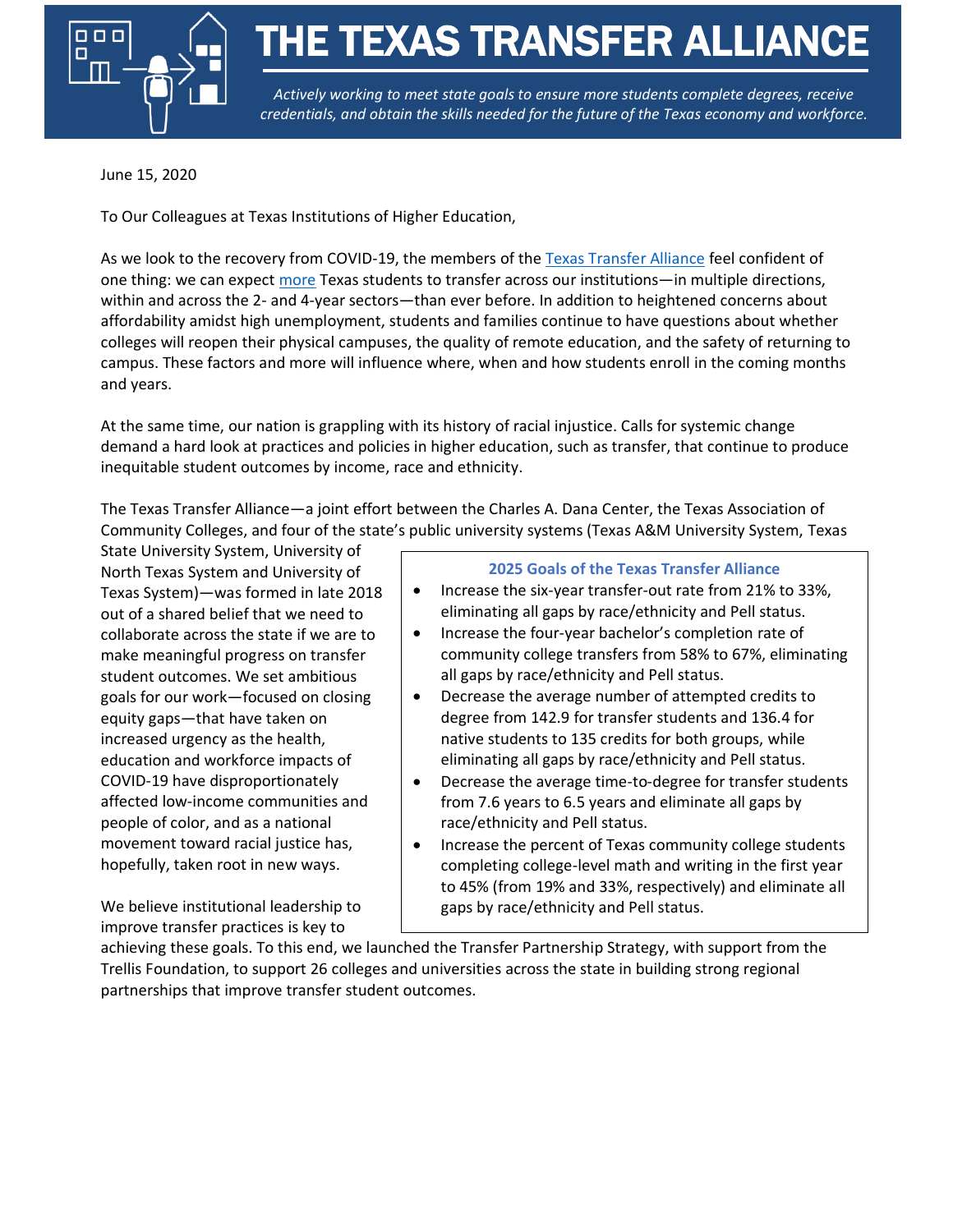The [Transfer Partnership Strategy](https://app.smartsheet.com/b/publish?EQBCT=33a3bda8e44248ca85d59230f429df24) institutions continue to drive progress on transfer in the face of COVID-19, serving as useful examples for how we can all move forward together. For example:

- *Data Analysis:* Navarro College and Texas A&M University-Commerce have analyzed data by degree programs as a first step in determining factors that will improve degree persistence and degree completion. Factors that will be addressed include closing gaps in financial aid through the use of partnership scholarships and identifying factors related to fostering affinity through early contact with transfer students by faculty and program advisors.
- *Transfer Advising:* North Central Texas College (NCTC) and the University of North Texas have identified NCTC students who have completed 30 credit hours and are reaching out to these students to initiate advisor meetings to discuss transfer options.
- *Math Pathway Alignment:* Austin Community College and Texas State University have identified the math requirements for the top 12 programs at Texas State into which Austin Community College students transfer and are comparing program maps by program of study.
- *Program-Specific Cohort Support:* Collin College and the University of Texas (UT) at Dallas have identified six programs with a high volume of transfer students from Collin College. Selected students whose degree audits indicate they may be close to associate degree completion are offered a special assistance program at UT Dallas including virtual recruitment events, specialized advisement, orientation assistance, and a waived application fee. Any of the 158 students who were invited to the program will also receive continued guidance and programming from UT Dallas as they begin their first transfer year.

Our associations and systems are also providing leadership to inform institutional practices and transfer partnership strategies. For example, the Texas Success Center at the Texas Association of Community Colleges has identified essential practices that support transfer and promotes these practices across all community colleges in the state through Texas Pathways implementation. The University of Texas System has conducted an in-depth research study on transfer enrollment patterns and student outcomes by UT campus that can help each UT campus better understand its unique transfer student profile and needs.

The disruption to student lives caused by COVID-19 makes this work on transfer all the more urgent. Now is the time to lean into conversations on and strategic planning for transfer. In response to the exemplary work underway across both regional transfer partnerships and systems, and informed by [research](https://assets.aspeninstitute.org/content/uploads/2016/05/aspen-ccrc_transferplaybook_05-2016.pdf?_ga=2.163406012.1028298172.1589974698-992033565.1574092406) on essential transfer practices, the Texas Transfer Alliance has identified the following promising practices for Texas institutions to consider:

## *Prioritize Transfer:*

• Name transfer as a key priority within your institutional strategic plan and COVID-19 response plan, analyze your data to understand current transfer student outcomes vis-à-vis the 2025 Goals of the Texas Transfer Alliance (see goals on page 1), and communicate to your community that improved credit transfer and applicability are critical to supporting recovery from the pandemic;

## *Create Clear Pathways for Students:*

- Identify and clearly communicate a set of courses in high-volume majors that, if taken elsewhere and/or remotely during the COVID-19 response period, will be applied to meeting requirements for program completion upon transfer;
- Develop and formalize dual admissions agreements that clearly map student pathways and guarantee applicability of credit upon transfer;
- Ensure that degree program requirements and transfer equivalency tools are up-to-date and highly visible to students to make it easy to understand transferability and degree applicability;
- Examine and consider expanding prior learning assessments and credit by examination policies and ensure that information on these policies and processes is easy for students and community college advisors to find and understand;